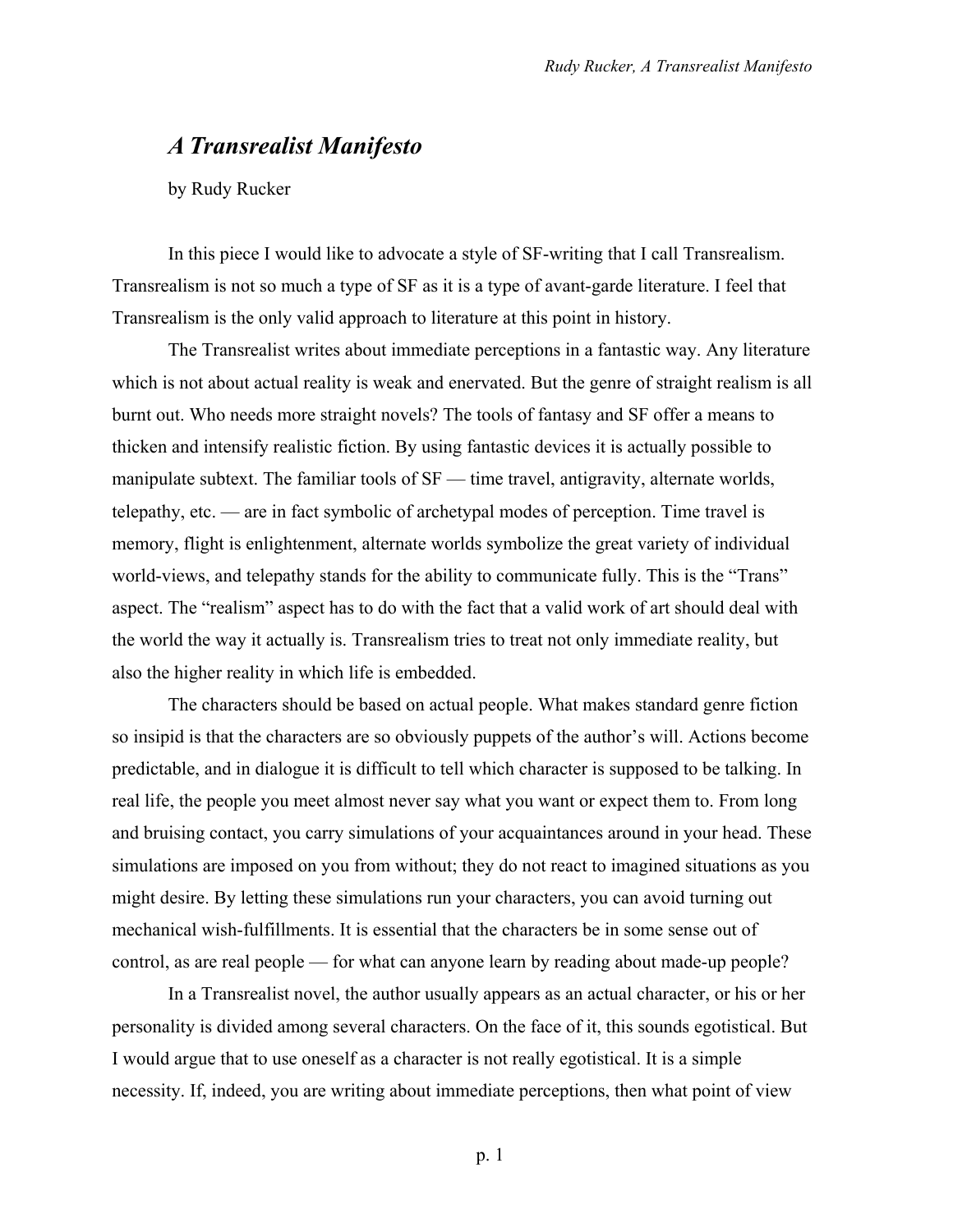other than your own is possible? It is far more egotistical to use an idealized version of yourself, a fantasy-self, and have this para-self wreak its will on a pack of pliant slaves. The Transrealist protagonist is not presented as some super-person. A Transrealist protagonist is just as neurotic and ineffectual as we each know ourselves to be.

The Transrealist artist cannot predict the finished form of his or her work. The Transrealist novel grows organically, like life itself. The author can only choose characters and setting, introduce this or that particular fantastic element, and aim for certain key scenes. Ideally, a Transrealist novel is written in obscurity, and without an outline. If the author knows precisely how his or her book will develop, then the reader will divine this. A predictable book is of no interest. Nevertheless, the book must be coherent. Granted, life does not often make sense. But people will not read a book which has no plot. And a book with no readers is not a fully effective work of art. A successful novel of any sort should drag the reader through it. How is it possible to write such a book without an outline? The analogy is to the drawing of a maze. In drawing a maze, one has a start (characters and setting) and certain goals (key scenes). A good maze forces the tracer past all the goals in a coherent way. When you draw a maze, you start out with a certain path, but leave a lot a gaps where other paths can hook back in. In writing a coherent Transrealist novel, you include a number of unexplained happenings throughout the text. Things that you don't know the reason for. Later you bend strands of the ramifying narrative back to hook into these nodes. If no node is available for a given strand-loop, you go back and write a node in (cf. erasing a piece of wall in the maze). Although reading is linear, writing is not.

Transrealism is a revolutionary art-form. A major tool in mass thought-control is the myth of consensus reality. Hand in hand with this myth goes the notion of a "normal person."

There are no normal people — just look at your relatives, the people that you are in a position to know best. They're all weird at some level below the surface. Yet conventional fiction very commonly shows us normal people in a normal world. As long as you labor under the feeling that you are the only weirdo, then you feel weak and apologetic. You're eager to go along with the establishment, and a bit frightened to make waves — lest you be found out. Actual people are weird and unpredictable, this is why it is so important to use them as characters instead of the impossibly good and bad paperdolls of mass-culture.

The idea of breaking down consensus reality is even more important. This is where

p. 2